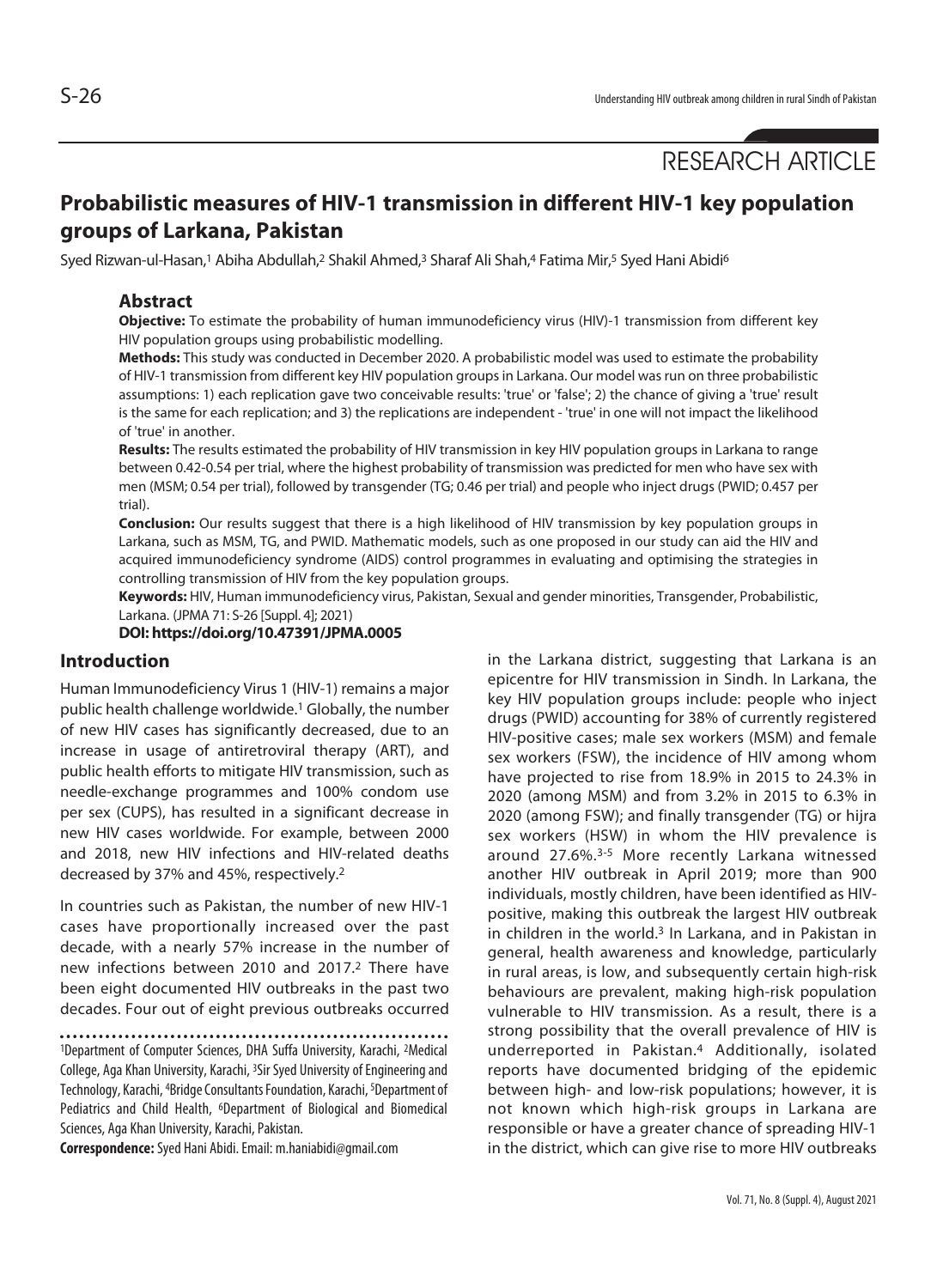#### in the future.5

Mathematical probabilistic models have been used previously to forecast HIV / acquired immunodeficiency syndrome (AIDS) transmissions.<sup>6</sup> They assume the initial HIV burden to model the spread of HIV infection and predict future cases.7 One past study from Tanzania for example, applied a nonlinear mathematical model to study the effect of screening and treatment on transmission of HIV/AIDS infection in a population.8 In areas with high HIV transmission, mathematical probabilistic modelling can be useful in determining which key population groups have the greatest risk of HIV transmission; such information can aid in establishing effective interventional strategies.

In this study, we applied probabilistic modelling on available HIV-1 prevalence data on key population groups in Larkana to estimate which key HIV population groups in Larkana have the highest probability of transmitting HIV-1 infections.

# **Methods**

### **Prevalence data and assumptions**

This study was conducted in December 2020. Probabilistic modelling was applied to estimate the probability of HIV transmission by key population groups in Larkana, Pakistan. The modelling was performed assuming the probability of HIV transmission in TG, MSM, FSW, and people who inject drugs (PWID) to be 0.182, 0.049, 0.041, and 0.162, respectively, based on the reported prevalence of 18.2%, 4.9%, 4.1%, and 16.2%, among TG, MSM, FSW and PWID in Larkana, respectively.9- 11 For the simulations, 302, 280, 349, and 364 trials were performed for PWID, TG, MSM, and FSW, respectively.

#### **Assumptions for the probabilistic model**

Our model was run on three probabilistic assumptions:

1. Each replication of the method comes about in one of two conceivable results: true or false;

2. The likelihood of 'true' is the same for each replication;

3. The replications are independent, meaning that a 'true' in one HIV-positive individual does not impact the likelihood of 'true' in another.

Probability P for n or more HIV positive individuals is the outcome.

#### **Probabilistic model:**

P("n or more HIV positive individuals")=  $1-\sum_{n=0}^{x} (m n)^{p} (1-P)^{m-n}$ Where "n", "m" and "P" are as follows:

- "n" number of HIV positive individuals:
- "m" is the population or trials; and

• "P" is the probability of n or more HIV positive individuals.

# **Results**

We applied probabilistic modelling to estimate the probability of HIV transmission by key population groups in the Larkana, Pakistan. The modelling was based on the reported prevalence of HIV in the key population group, where the highest prevalence was found to be in TG followed by PWIDs.

Overall, the probability of HIV transmission in key HIV population groups of Larkana was found to be between 0.42-0.54 per trial (302, 280, 349, and 364 trials for PWID, TG, MSM, and FSW, respectively; Figure-1). Contrary to the reported prevalence, the highest probability of transmission was predicted for MSM (0.54 per trial [349]), followed by TG (0.46 per trial [280]) and PWID (0.457 per trial [302]) (Figure-1). Since our model worked on the



**Figure-1:** Binomial probability for human immunodeficiency virus (HIV) transmission in Larkana: Graph shows the probability of HIV transmission in different HIV key populations in Larkana, Pakistan, namely people who inject drugs (PWID), transgender (TG), men who have sex with men (MSM), and female sex workers (FSW). As indicated earlier, simulations were performed using 302, 280, 349, and 364 trials, respectively.

assumption that replications are independent of each other, meaning that the likelihood of acquiring HIV by one individual does not impact the likelihood of acquisition in another, the probabilistic measures of our study predict MSMs to be the major driver of HIV transmission in Larkana.

# **Discussion**

This study aimed to use probabilistic modelling to estimate the chances of HIV-1 transmission by different key HIV population groups of Larkana, Pakistan.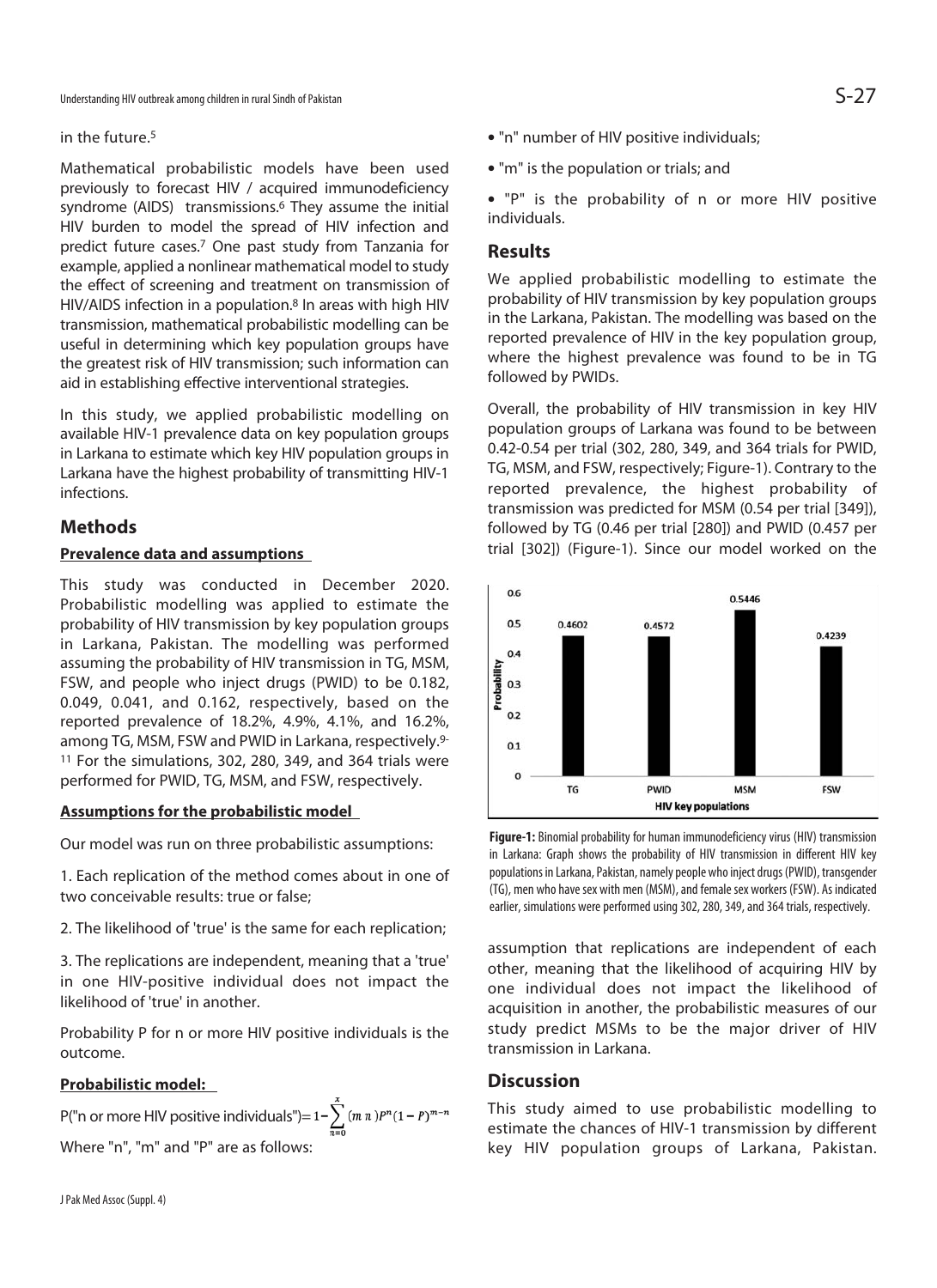Probabilistic modelling was conducted through MATLAB® software. Our results suggest that key population groups in Larkana have a high HIV transmission probability, implying that if HIV is not controlled in these key population groups, Larkana can soon become a major driver of HIV transmission in Pakistan.

As indicated from the four key HIV population groups in Larkana, the highest probability of HIV-1 transmission (0.54) was estimated for MSM, followed by TG and PWIDs. These findings are in agreement with the published reports that identified that in Pakistan prevalence of HIV-1 in the general population is very low (0.04%), but very high in high-risk groups such as PWIDs (36.4%), HSWs (12%), MSMs (17.5%), and sex workers (53.5%).12 The increased prevalence of HIV in key population groups in Larkana is attributed to several factors, such as unemployment, poverty, lack of parental supervision, peer pressure and poor infection control practices, etc.13 Another important factor for the steady rise of HIV among PWID is lack of proper needle exchange programmes in the district.<sup>13</sup> Moreover, Larkana has functioning brothels, where FSWs receive clients not only from the district but nearby cities as well. Additionally, there are also at least two motels on Larkana's Station Road which is located in the middle of the city where hijra (transgender) and MSW are available round the clock, which might be a probable cause of the high HIV prevalence amongst MSM, HSWs and FSWs in this region.14 In contrast to female sex workers, women in the general population are considered to be at low risk for HIV since they do not exhibit or indulge in highrisk practices.15 However in Pakistan, highly stigmatised MSMs often marry women to conceal their homosexual identity from society; their sexual relationships with their wives lead to HIV transmission to their wives.13,15 Additionally, children born out of this relationship can be HIV-positive.<sup>15</sup>

We anticipate few limitations of our analysis. First, to keep the outcomes as realistic as possible, the modelling was based on the reported prevalence of HIV in key population groups of Larkana. Underreported prevalence may likely lead to incorrect projections and the actual transmission probability can be higher than projected. Second, all probabilities were calculated assuming an equal chance of transmission, while it is possible that in reality some groups would have higher chances of transmitting HIV than others. These limitations can be addressed with dynamic mathematical modelling in follow-ups studies as more data from Larkana become available,

providing a more robust estimate of HIV in different high-risk groups.

In conclusion, our current study, corroborating the finds of previous studies, suggest that the key HIV population groups in Larkana are likely to transmit HIV within the key population groups and possibly beyond the key populations to low-risk communities. In such a scenario the likelihood of getting new HIV cases is high over the next few years.3 Mathematic models, such as one proposed in our study, can aid the National/Provincial AIDS control programmes in evaluating and optimising the strategies in controlling transmission of HIV from the key population groups.

#### **Disclaimer:** None.

#### **Conflicts of Interest:** None.

**Funding:** This study was funded by the Higher Education Commission Grant No. 5217/Sindh/NRPU/R&D/HEC/2016 and Pakistan Science Foundation Grant No. PSF/Res/S-AKU/Med (488).

#### **References**

- 1. Tariq U, Iftikhar A, Zahid D, Sultan F, Mahmood SF, Naeem S, et al. The emergence of an unassigned complex recombinant form in a Pakistani HIV-infected individual. Arch Virol 2020;165:967-72. doi: 10.1007/s00705-020-04551-4.
- 2. UNAIDS. Global HIV & AIDS Statistics 2019 Fact Sheet [Internet] 2019 [cited 2020 Dec 16]. Available from URL: https://www.unaids.org/en/resources/fact-sheet.
- 3. Mir F, Mahmood F, Siddiqui AR, Baqi S, Abidi SH, Kazi AM, et al. HIV infection predominantly affecting children in Sindh, Pakistan, 2019: a cross-sectional study of an outbreak. Lancet Infect Dis 2020;20:362-70. doi: 10.1016/S1473- 3099(19)30743-1.
- 4. The Lancet Infectious Diseases. HIV epidemics in Pakistan. Lancet Infect Dis 2019;19:671. doi: 10.1016/S1473-3099(19)30316-0.
- 5. Khanani MR, Somani M, Rehmani SS, Veras NM, Salemi M, Ali SH. The spread of HIV in Pakistan: bridging of the epidemic between populations. PLoS One 2011; 6:e22449. doi: 10.1371/journal.pone.0022449.
- 6. Lee S, Ko J, Tan X, Patel I, Balkrishnan R, Chang J. Markov chain modelling analysis of HIV/AIDS progression: a race-based forecast in the United States. Indian J Pharm Sci 2014;76:107-15.
- 7. Cassels S, Clark SJ, Morris M. Mathematical models for HIV transmission dynamics: tools for social and behavioral science research. J Acquir Immune Defic Syndr 2008;47(Suppl 1):S34-9. doi: 10.1097/QAI.0b013e3181605da3.
- 8. Safiel R, S Massawe ES, Makinde DO. Modelling the effect of screening and treatment on transmission of HIV/AIDS infection in a population. American Journal of Mathematics and Statistics 2012;2:75-88. doi: 10.5923/j.ajms.20120204.03
- 9. Waheed Y, Waheed H. Pakistan needs to speed up its human immunodeficiency virus control strategy to achieve targets in fast-track acquired immune deficiency syndrome response. World J Virol 2017;6:46-8. doi: 10.5501/wjv.v6.i2.46.
- 10. Emmanuel F, Adrien A, Athar U, Imran M, Reza T, Blanchard J. Using surveillance data for action: lessons learnt from the second generation HIV/AIDS surveillance project in Pakistan. East